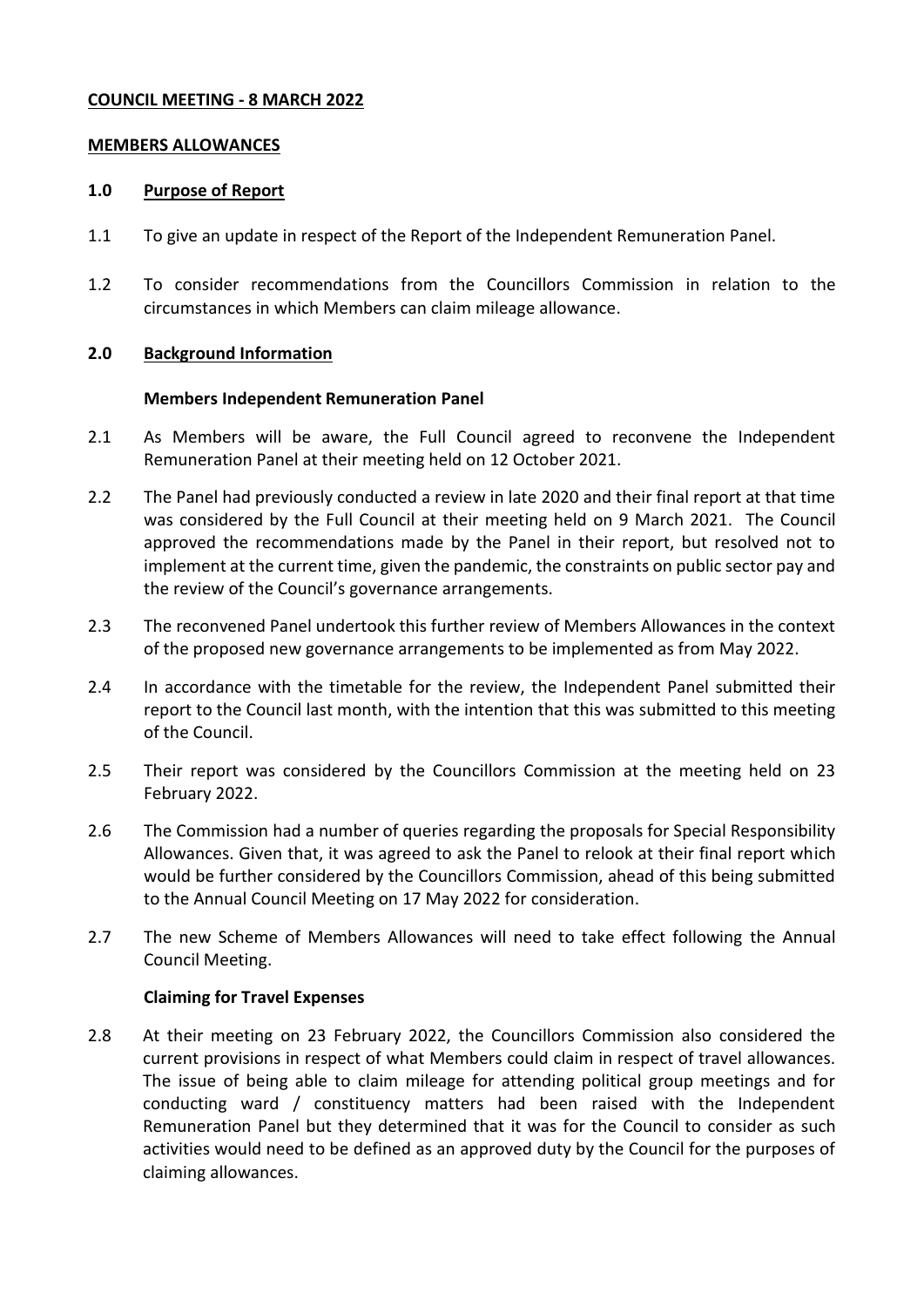- 2.9 The position for Members wishing to claim mileage allowance for undertaking Council business is set out in the Local Authorities (Members' Allowances) (England) Regulations 2003.
- 2.10 Regulation 8.1 (h) gives the Council the ability to designate other duties as approved, provided that they are undertaken as part of the functions of the Council.
- 2.11 The Commission considered that political group meetings should be considered as an approved duty for the purposes of claiming mileage, with the definition requirement for these being – convened political group meetings (dates to be supplied to Democratic Services) for the purposes of District Council business, with all meetings to be held at Castle House or other venue within the District.
- 2.12 The Commission considered that it was not appropriate for ward / constituency matters to be defined as an approved duty.
- 2.13 In respect of claiming mileage for attending meetings of Parish Councils, the Full Council agreed at their meeting held on 21 July 2015 that these could be approved duties where:
	- a) If all or part of the parish or town Council is within the ward of the District Council Member;
	- b) so long as they are not otherwise a member of that parish council; and
	- c) if the parish council has included on its agenda an item to receive reports from and raise issues (relating to the activities of the district council) with its ward councillor.

The Commission agreed that these provisions continue.

# **3.0 Financial Implications (FIN21-22/5892)**

- 3.1 There is a proposed budget allocation of £6,000 for the 2022/23 financial year in respect of Members' travel allowances.
- 3.2 During the 2019/20 financial year (prior to the pandemic) £5,992 was claimed in respect of Members' travel allowances.

# **4.0 RECOMMENDATIONS that the Council:**

- **(a) note the final report of the Members Independent Remuneration Panel will be submitted to the Annual Council Meeting on 17 May 2022; and**
- **(b) include political group meetings which are convened for District Council business (dates to be supplied to Democratic Services) and held at Castle House or elsewhere in the District in the definition of approved duties for the purposes of the Members' Allowances Scheme.**

# Background Papers

Reports to the Councillors' Commission on 23 February 2022.

For further information please contact Nigel Hill on Ext. 5243